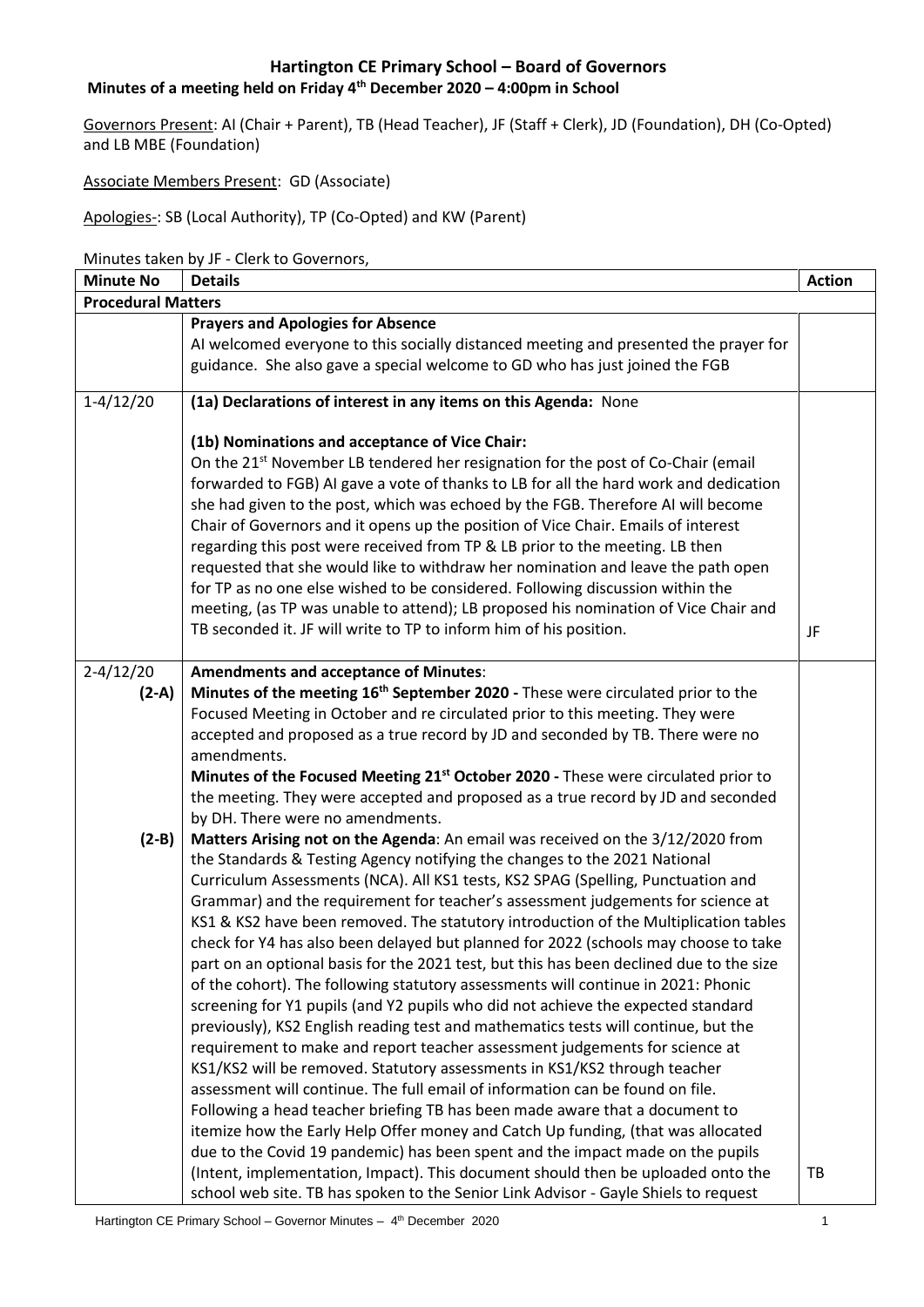|             | confirmation that the school's plan to allocate the funding was within the parameters<br>stated by the government. The Early Help Offer funding has supported the<br>continuation of the programme delivered through the Nurture Team in unison with<br>TB and MT who undertook the relevant training during the previous year. All teaching<br>and support staff have been trained in the delivery of the Positive Support<br>Programme. A SENTA (Special Educational Teaching Assistant) has been allocated to<br>support 4 pupils within this programme using part of the Catch Up funding. Based<br>upon pupil assessments regarding their mental, social and emotional wellbeing it has<br>been identified that it would be beneficial for staff to undertake Anxiety Training to<br>support anxious children. This is offered through the Educational Psychology Service a                                                                                                                                                                                                                                                                                                                                                                                                                        |    |
|-------------|---------------------------------------------------------------------------------------------------------------------------------------------------------------------------------------------------------------------------------------------------------------------------------------------------------------------------------------------------------------------------------------------------------------------------------------------------------------------------------------------------------------------------------------------------------------------------------------------------------------------------------------------------------------------------------------------------------------------------------------------------------------------------------------------------------------------------------------------------------------------------------------------------------------------------------------------------------------------------------------------------------------------------------------------------------------------------------------------------------------------------------------------------------------------------------------------------------------------------------------------------------------------------------------------------------|----|
|             | date is to be determined but will be part of staff CPD. Cost will be covered through                                                                                                                                                                                                                                                                                                                                                                                                                                                                                                                                                                                                                                                                                                                                                                                                                                                                                                                                                                                                                                                                                                                                                                                                                    |    |
| $(2-C)$     | the Catch Up funding.<br><b>Action List:</b>                                                                                                                                                                                                                                                                                                                                                                                                                                                                                                                                                                                                                                                                                                                                                                                                                                                                                                                                                                                                                                                                                                                                                                                                                                                            |    |
|             | 1-16/09/20 - Completion of Governor forms: AI is still to complete. DH thinks she has<br>emailed hers and is to check. JF to forward documents to GD.<br>2-16/09/20 - Contact Governor support - LB completed.<br>3B-16/09/20 - Source Governor training - GDPR training for staff & governors<br>arranged. JF to source further CPD. Most training undertaken virtually.<br>4B-16/10/20 - EHCP & GRIPS Funding - 1 GRIPS form is to be assessed and re-applied<br>for. A new GRIPS form is to be submitted for a pupil who is significantly behind. The<br>pupil with an EHCP will be reviewed during the present academic year and all<br>recommendations considered. Reports will be written for the EHCP & GRIPS pupils for<br>Multi-Agency meetings in January.<br>4C-16/09/20 - Re advertising on Village Web site - It was felt that the videoing of the<br>EYFS would not show it at its best at this time of year due to everything being wet and<br>damp. Photographs of items within the EYFS area and the reflection bench could be<br>placed on the website to enhance the EYFS page to encourage potential parents.<br>9-16/09/20 - advertising school ethos & vision to potential parents - Governor                                                                                     | JF |
|             | newsletter was completed and distributed to households, estate agents and placed on<br>the school and village web sites.                                                                                                                                                                                                                                                                                                                                                                                                                                                                                                                                                                                                                                                                                                                                                                                                                                                                                                                                                                                                                                                                                                                                                                                |    |
| $3-4/12/20$ | <b>Head teachers report:</b><br>This comprehensive report was circulated prior to the meeting. Please see below<br>questions raised:<br>(Yellow highlighting – query, Red – question, Blue – answer)<br>Minutes of Sept 16 <sup>th</sup> meeting: The line here in red is from Page 3 which was an<br>action but not listed - do we still want to do this?<br>It was agreed that all important information sent through email would request a receipt<br>going forward. A 'Please read, accept and comment' would be added Apologies Liz I<br>have missed it off the Action list - This 'read, accept and comment is only required for<br>reports, policies and things that require approval, I did ask governors to forward any<br>questions etc that they had regarding the email and attachments.<br>$Type-$<br>P3 line not laine - Noted/changed - Should read 'time line can't ' not 'time laine can'<br>Page 8 <b>PCC</b> , Parish Council – PC - Noted/changed<br>Page 9 Community Group. Parish Council Noted/changed<br>Page 1-The lunch play time cover is also covered by Mrs Donnelley and one other<br>member of staff on a rota. CPD training is to be offered to TD as part of her appraisal -<br>is this paid for by PESSF? No this is paid for through the Mid Day supervisor budget - |    |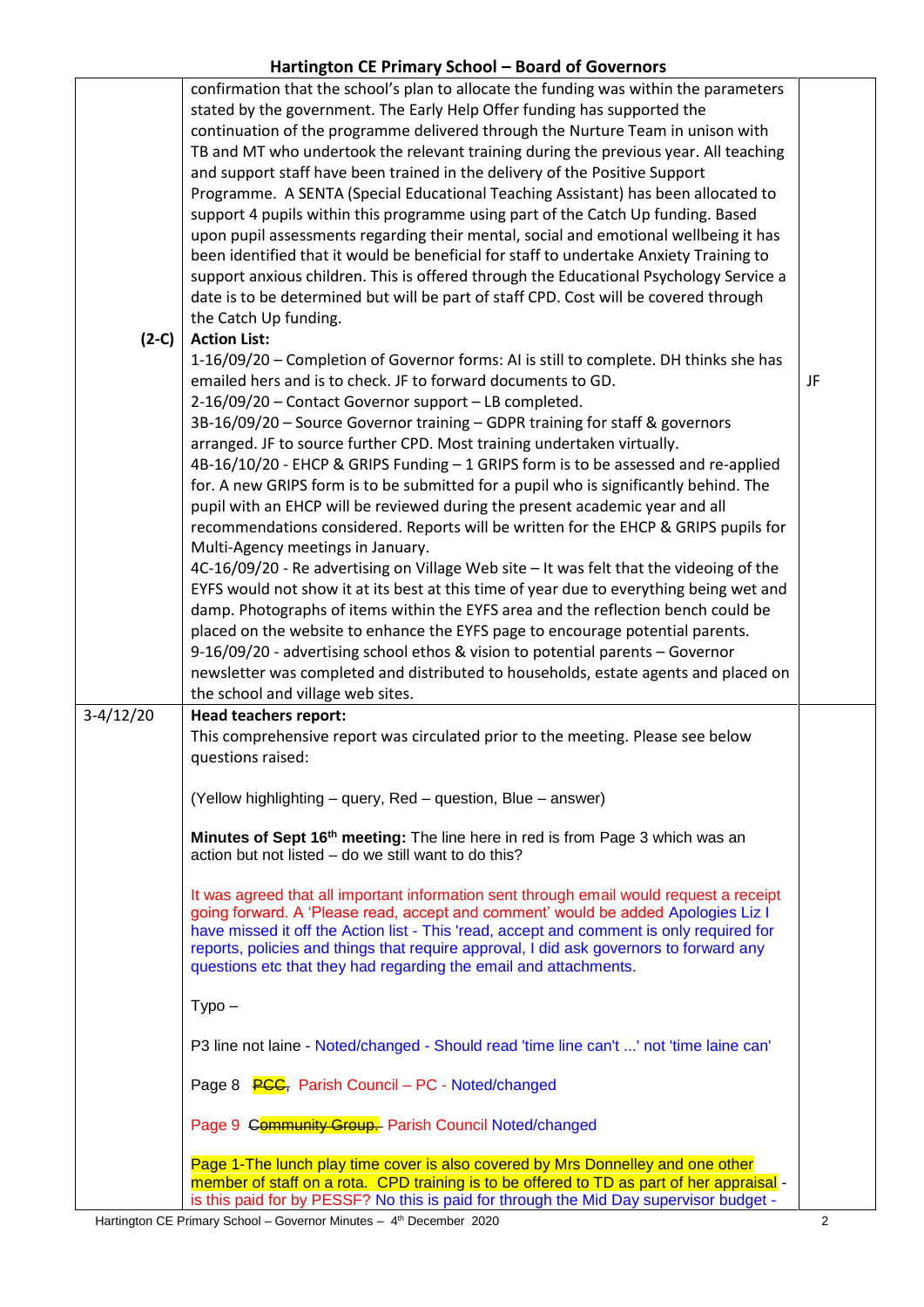|                          | CPD training (if there was a cost may be set off against the SSPF)                                                                                                                                                                                                                                                                                                                                                                                                                                            |
|--------------------------|---------------------------------------------------------------------------------------------------------------------------------------------------------------------------------------------------------------------------------------------------------------------------------------------------------------------------------------------------------------------------------------------------------------------------------------------------------------------------------------------------------------|
|                          | Pg 1 - Please note MT is being paid at the HLTA level of pay for mornings only. Why is                                                                                                                                                                                                                                                                                                                                                                                                                        |
|                          | this? It was agreed that MT would be paid so many hours as a HLTA and the rest as a<br>TA (different rates of pay)                                                                                                                                                                                                                                                                                                                                                                                            |
| <b>September minutes</b> | Pg 2 - L Jones – Contracted hours for 0.4, Supply 0.2 It was agreed to pay LJ 0.4<br>contracted and 0.2 on supply until TB was happy that it was working and she could<br>cope with the extra 0.2. This was to reviewed at the end of autumn term 2 - See                                                                                                                                                                                                                                                     |
| <b>September minutes</b> | Pg 2 - C. McGuinness – Supply hours of 0.4 is there a time line on this – does it rely on<br>re-advertising sorry I can't remember the financial implications of this At present we<br>agreed that CMcG would be paid 0.4 supply for the time being to give both her and the<br>school the opportunity to see if the partnership was beneficial to all parties. See                                                                                                                                           |
| accounts.                | Pg 3 - A donation of £200 has been applied for by LB and approved, this was from the<br>David Chapman - Local Project Fund. Do we need to clarify that this was paid into PTA<br>account to be used towards the costs as this Local Project Fund can not be paid<br>directly into school account Noted - This could be referenced, but a cheque for the<br>£200 has already been paid to the school from the PTA and noted accordingly in the                                                                 |
|                          | Pg 3 - A copy of the minutes can be found in the School Council file. How can we<br>access this when we can't come into school - could it be available at the meeting?- are<br>governors allowed to know who has been elected? Previous minutes are on the web<br>site and once the current meetings have been typed they will also be uploaded.<br>Governors can be made aware of who has been elected but not over an email. A<br>School Council notice board is in the process of being put up in class 2. |
|                          | Pg 4 - The school will continue to develop the outdoor area regarding the willow<br>weaving sessions with Sally Wheal which will remain linked to the AAA Project.-later<br>Page 6 you say AAA has been concluded which I am not aware of – we still have<br>money left I think which should be used for this See below re AAA concluded. Yes<br>money is still available from the AAA grant.                                                                                                                 |
|                          | Pg 4 - both taught discreetly what does this mean?. The subject is taught following the<br>National Curriculum guidelines but links are made to the topic where aver possible.                                                                                                                                                                                                                                                                                                                                |
|                          | Pg 5 - David Lydford I have been in touch with him for HYPAC – as soon as outsiders<br>can come into school he will – would be good to do a provisional date say March?<br>Which can always be delayed- what do you think – if you gave me some dates happy<br>to do some contacting Obviously it is fine for you to book David Lydford for HYPAC<br>unfortunately the unit of work he had been booked to support the deliver of is not on<br>our programme this year.                                        |
|                          | Pq 6 - Collective Worship team who comprises the team? The Collective Worship team<br>comprises of the 4 class two children because they are the only ones who have<br>undertaken the relevant training. This is in the process of being reviewed.                                                                                                                                                                                                                                                            |
|                          | Pg 6 - byshire Schools Sports Partnership delivered through the secondary school<br><b>Anthony Gell.</b> Janice Price Partnership manager I went with the SSP Rural Derbyshire<br>on the understanding it was linked to Anthony Gel school but you inform us that Janice<br>Price is the Partnership Manager not Anthony Gel, please explain. I have spoken to LJ<br>regarding this and she is equally confused.                                                                                              |
|                          | Pg $6 - AAA$ concluded I was not aware $-1$ have plans ready for when we resume<br>please – I always thought this was a sustainable project not just a one off. May be I<br>haven't quite worded this correctly. 'The Pilot Project has been completed' We are<br>aware that we have talked about plans for its continuation but this is under our direction                                                                                                                                                  |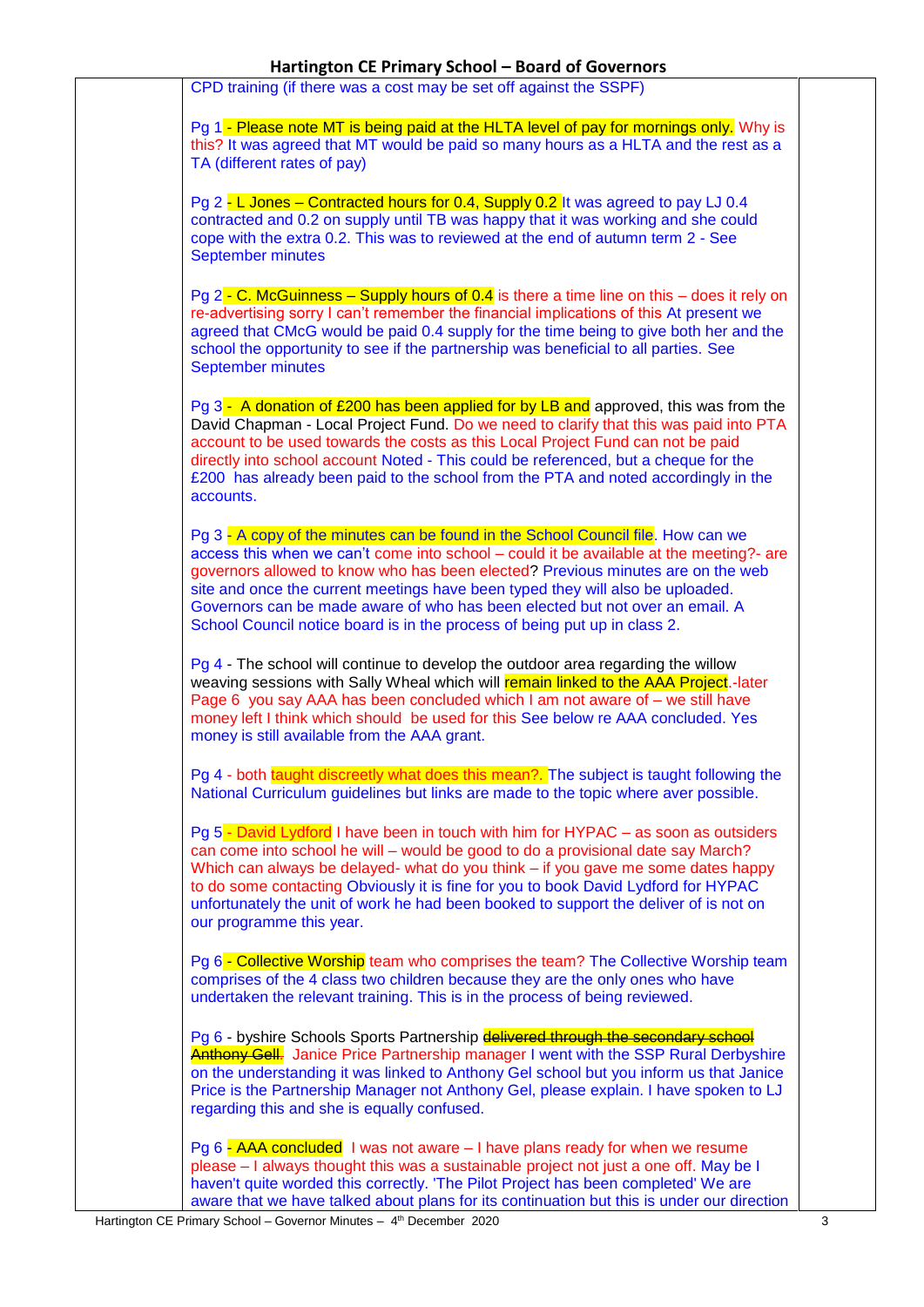|                 | not the Youth Sports Trust.                                                                                                                                                                                                                                                                                                                                                                                                                                                                                                                                                                                                                                                                                                                                                                                                                                                                                                                                                                                                                                                                                                                                                                                                                                                                                                                                                                                                                                                                                                                                                                                                                                                                                                                                                                                                                                                                                                                                                                                                                                                                                                                                                                                                                                                                                                                                                                                                                                                                                                                                                                                                                                                                                                                                                                                                                                                                                                                                                                                                                                                                    |  |
|-----------------|------------------------------------------------------------------------------------------------------------------------------------------------------------------------------------------------------------------------------------------------------------------------------------------------------------------------------------------------------------------------------------------------------------------------------------------------------------------------------------------------------------------------------------------------------------------------------------------------------------------------------------------------------------------------------------------------------------------------------------------------------------------------------------------------------------------------------------------------------------------------------------------------------------------------------------------------------------------------------------------------------------------------------------------------------------------------------------------------------------------------------------------------------------------------------------------------------------------------------------------------------------------------------------------------------------------------------------------------------------------------------------------------------------------------------------------------------------------------------------------------------------------------------------------------------------------------------------------------------------------------------------------------------------------------------------------------------------------------------------------------------------------------------------------------------------------------------------------------------------------------------------------------------------------------------------------------------------------------------------------------------------------------------------------------------------------------------------------------------------------------------------------------------------------------------------------------------------------------------------------------------------------------------------------------------------------------------------------------------------------------------------------------------------------------------------------------------------------------------------------------------------------------------------------------------------------------------------------------------------------------------------------------------------------------------------------------------------------------------------------------------------------------------------------------------------------------------------------------------------------------------------------------------------------------------------------------------------------------------------------------------------------------------------------------------------------------------------------------|--|
|                 | Pg 7 - A governor questionnaire was created by LB, TB & JF, - I thought the collated<br>returns which highlighted governor gaps were to be used to produce an action plan-<br>sorry if I have got this wrong The collated returns are to be used to help complete the<br>SIAMS toolkit along with the parents/children's responses when we get them. They are<br>also supposed to be used to create an action plan for the governing body to identify<br>gaps, governor needs, so it can be included into the SIAMS tool kit.<br>Pg 8 - ? TB is to re visit this matter with LB. please let me know when realise it is not a<br>priority at this time This is a priority as this work is linked to the Courageous Advocacy<br>section of the SIAMS tool kit. We just need to know what the village in Uganda would<br>most like us to raise funds for?                                                                                                                                                                                                                                                                                                                                                                                                                                                                                                                                                                                                                                                                                                                                                                                                                                                                                                                                                                                                                                                                                                                                                                                                                                                                                                                                                                                                                                                                                                                                                                                                                                                                                                                                                                                                                                                                                                                                                                                                                                                                                                                                                                                                                                         |  |
|                 | Pg 9 - Monday 4 <sup>th</sup> January – School closed, 2 x 3hrs Twilight sessions of Paediatric<br>First Aid face to face training undertaken and completed. Not sure this is correct is this<br>date an inset? - is there more First aid? This is an Inset Day and as staff have<br>undertaken 2 x 3 hour sessions doing Paediatric First Aid, face to face training (9/10th<br>November) they will not be in school on this day.                                                                                                                                                                                                                                                                                                                                                                                                                                                                                                                                                                                                                                                                                                                                                                                                                                                                                                                                                                                                                                                                                                                                                                                                                                                                                                                                                                                                                                                                                                                                                                                                                                                                                                                                                                                                                                                                                                                                                                                                                                                                                                                                                                                                                                                                                                                                                                                                                                                                                                                                                                                                                                                             |  |
| $4 - 4 - 12/20$ | <b>Finance/Budget</b><br>At present we have two pupils who require full time one to one support. One is in<br>receipt of GRIPS (Graduated Response for Individual Pupils) funding of £8,600 which<br>runs from January 2020 to December 2020 for the development of communication<br>and language, social and emotional development. This funding only allows support<br>from a TA for 3hrs per day. The additional cost comes directly from the school budget.<br>Due to the complexity and additional needs of other pupils within the class the school<br>has had to allocate additional hours to support two Y1 pupils who have returned to<br>school lacking in confidence, displaying anxiety and an unwillingness to work without<br>an adult to support them. Therefore, this has contributed to an over spend of TA<br>hours during the autumn term. The other pupil has an EHCP (Education Health Care<br>Plan) and has an entitlement of a level 4 fully funded EHCP providing £9,425, running<br>from September 2020 to July 2021. The EHCP & GRIPS funding are both<br>supplemented with an additional £6,000 per pupil. This is the standard amount all<br>schools are expected to provide for every SEND pupil on their register. One TA works<br>three full days and JF the other two to support the child with an EHCP. At present the<br>other additional TA is working extra hours to support individual pupils who require<br>extra provision. This is also allowing JF extra time in the office due to the massive<br>work load involved with Covid, which is in addition to the already overburdened<br>duties of a school business officer. In addition, TB continues to teach full time due to<br>government guidelines and pupil need, so is unable to receive non-contact office<br>time. TB undertakes her office duties after school with JF (this is to be reviewed at<br>Christmas). The Local Authority have already been made aware that TB is the only full<br>time teaching head teacher in the county via the school link advisor. The structure of<br>class 1 until Christmas is as follows: EYFS x4 + 2 staff (HLTA + SENTA) in class 1, Y1 x2,<br>Y2 x3, Y3 x4 and Y4x1 + 2 staff (TB + TA). Due to the additional needs of pupils being<br>taught in the Hall, TB requires support to be able to deliver a quality first,<br>differentiated teaching curriculum based on pupil need (Educational, social, mental,<br>emotional wellbeing) Class 2 consists of Y6 x3 and Y5 x1, if the lower juniors were to<br>be taught in class 2 this would total 12 pupils with very different abilities. Therefore,<br>Y3/4 remain in the hall with TB. All pupils' progress and mental wellbeing is<br>monitored, reflected on and adjustments made weekly to ensure best practice is<br>delivered. Due to the extra support that is being placed in the classroom. The 'Catch<br>up Funding' that is being rolled out to schools, by the Government (£80 per pupil), is<br>being used to fund extra TA hours to deliver specific programmes to individual pupils |  |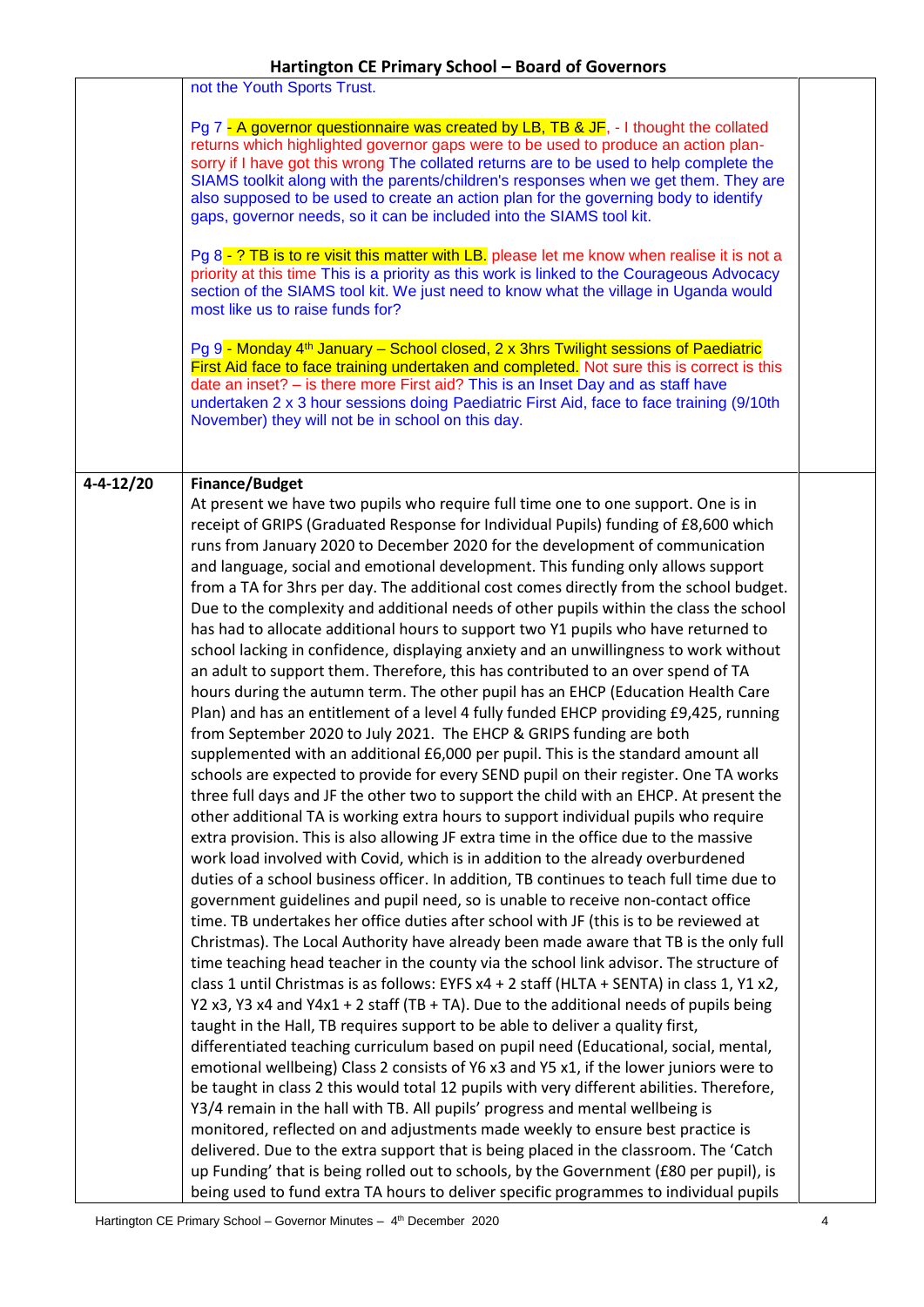|               | (this information will be placed on the school web site and presented to governors<br>once TB has received the information from her enquiries regarding how the money<br>can be used).<br>AI asked: 'What will happen after Christmas?" TB stated that 2 pupils will still require<br>1-1 support to keep them on track. Also another child will require extra support due<br>to being two years behind and a GRIPS application is to be made. TB suggested that a<br>specific meeting be arranged to discuss the budget/finance/curriculum support in the<br>spring term.<br>The GRIPS funding will be reapplied for in January after assessing the pupil's progress.<br>The content of the EHCP will be re assessed towards the end of the academic year and<br>the targets reviewed according to the pupil's progress and attainment and needs.<br>Both pupils have Multi Agency meetings arranged via 'Teams' in January 2021. | TB    |
|---------------|------------------------------------------------------------------------------------------------------------------------------------------------------------------------------------------------------------------------------------------------------------------------------------------------------------------------------------------------------------------------------------------------------------------------------------------------------------------------------------------------------------------------------------------------------------------------------------------------------------------------------------------------------------------------------------------------------------------------------------------------------------------------------------------------------------------------------------------------------------------------------------------------------------------------------------|-------|
| $5 - 4/12/20$ | <b>Diocese /SIAMS</b>                                                                                                                                                                                                                                                                                                                                                                                                                                                                                                                                                                                                                                                                                                                                                                                                                                                                                                              |       |
| (5A)          | Class 2 teacher LJ has expressed an interest in becoming the RE Co-ordinator. The<br>other class 2 teacher CMcG was actively involved in writing the previous RE Syllabus in<br>conjunction with Alison Brown and has offered her support with the SIAMS Tool kit.<br>LJ & TB undertook training for the KS1 & KS2 respectfully regarding the development<br>of Leadership & Character through Social Action. This was delivered by The<br>Archbishop of York, Youth Trust. Following this the school has signed up for the award<br>which will help train the whole school to be Collective Worship Leaders taking a<br>stronger role in determining the content of the worships. This in turn will create the                                                                                                                                                                                                                    |       |
|               | opportunity for the children to deepen their understanding of how Christian Values                                                                                                                                                                                                                                                                                                                                                                                                                                                                                                                                                                                                                                                                                                                                                                                                                                                 |       |
|               | and the teaching of Jesus not only link to their personal lives but also to the local and<br>wider communities. TB has asked that once the training commences, and school can                                                                                                                                                                                                                                                                                                                                                                                                                                                                                                                                                                                                                                                                                                                                                      |       |
|               | allow visitors back into the school, that the Foundation Governors could support this                                                                                                                                                                                                                                                                                                                                                                                                                                                                                                                                                                                                                                                                                                                                                                                                                                              |       |
|               | initiative and report back to the FGB. Sarah Lacey was due to work with the school,<br>prior to Covid, regarding the development of the children's understanding of the                                                                                                                                                                                                                                                                                                                                                                                                                                                                                                                                                                                                                                                                                                                                                            |       |
|               | different denominations within Christianity. DH whose father-in-law is a Methodist<br>minister has offered her support. JD also has a friend who is a Methodist and could be                                                                                                                                                                                                                                                                                                                                                                                                                                                                                                                                                                                                                                                                                                                                                       | DH/JD |
|               | asked if they would be willing to support this target.                                                                                                                                                                                                                                                                                                                                                                                                                                                                                                                                                                                                                                                                                                                                                                                                                                                                             |       |
|               | Unfortunately, due to the Covid pandemic, at present the school is only allowing staff<br>members into the school unless it is for emergency maintenance (this is arranged for                                                                                                                                                                                                                                                                                                                                                                                                                                                                                                                                                                                                                                                                                                                                                     |       |
|               | out of hours whenever possible). Meetings with agencies are arranged via a virtual                                                                                                                                                                                                                                                                                                                                                                                                                                                                                                                                                                                                                                                                                                                                                                                                                                                 |       |
|               | platform. The only external practitioner, who attends school is from the Support<br>Service for Special Educational Needs (SSSEN) who supports the pupil with the EHCP I                                                                                                                                                                                                                                                                                                                                                                                                                                                                                                                                                                                                                                                                                                                                                           |       |
|               | twice a week. The LA insist that all schools allow these specific pupils access to this                                                                                                                                                                                                                                                                                                                                                                                                                                                                                                                                                                                                                                                                                                                                                                                                                                            |       |
|               | agency practitioner to ensure full inclusion is met and all Covid restrictions are<br>adhered to.                                                                                                                                                                                                                                                                                                                                                                                                                                                                                                                                                                                                                                                                                                                                                                                                                                  |       |
| $(5-B)$       | Carbon Footprint: An email was received on 19-11-2020 from the Diocese regarding                                                                                                                                                                                                                                                                                                                                                                                                                                                                                                                                                                                                                                                                                                                                                                                                                                                   |       |
|               | the huge issue of Climate Change and the Church of England's target of being carbon<br>neutral by 2030 and clearly Church School building are a significant part of this                                                                                                                                                                                                                                                                                                                                                                                                                                                                                                                                                                                                                                                                                                                                                           |       |
|               | endeavour. A request was made by the church for this to be an Agenda item and for a                                                                                                                                                                                                                                                                                                                                                                                                                                                                                                                                                                                                                                                                                                                                                                                                                                                |       |
|               | copy of the 'Display Energy Certificate' to be forwarded to the Diocese. This has raised                                                                                                                                                                                                                                                                                                                                                                                                                                                                                                                                                                                                                                                                                                                                                                                                                                           |       |
|               | the issue that the school does not have a DEC and property services were contacted.<br>Following numerous emails, it transpires that the school has never had a DEC and                                                                                                                                                                                                                                                                                                                                                                                                                                                                                                                                                                                                                                                                                                                                                            |       |
|               | therefore the school is non-compliant (all emails on file). For a DEC to be completed                                                                                                                                                                                                                                                                                                                                                                                                                                                                                                                                                                                                                                                                                                                                                                                                                                              |       |
|               | the school requires a flow meter fitted to the boiler to monitor oil consumption for a<br>year. Therefore, a PO number has been raised (HART 35) for this work to be                                                                                                                                                                                                                                                                                                                                                                                                                                                                                                                                                                                                                                                                                                                                                               |       |
|               | undertaken ASAP. At present we are unsure of what the cost will be, but this work                                                                                                                                                                                                                                                                                                                                                                                                                                                                                                                                                                                                                                                                                                                                                                                                                                                  |       |
|               | has to be undertaken in order to make the school compliant going forward. A request<br>was made to see if the DEC could be completed from oil invoices raised over 12                                                                                                                                                                                                                                                                                                                                                                                                                                                                                                                                                                                                                                                                                                                                                              |       |
|               | months but this was deemed not possible due to the lack of detail within this                                                                                                                                                                                                                                                                                                                                                                                                                                                                                                                                                                                                                                                                                                                                                                                                                                                      |       |
|               | information held in school.                                                                                                                                                                                                                                                                                                                                                                                                                                                                                                                                                                                                                                                                                                                                                                                                                                                                                                        |       |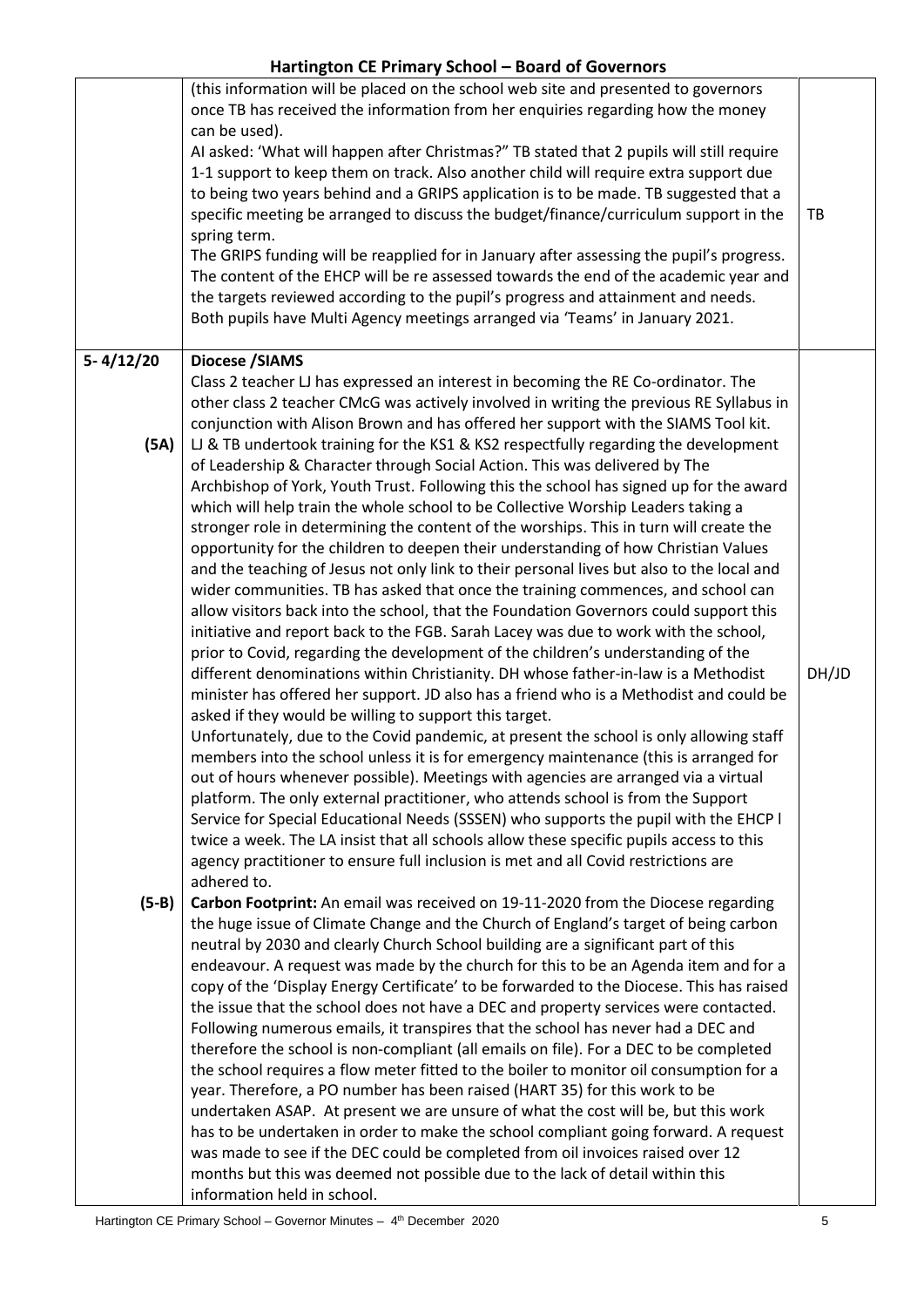|                        | $1.41$ correct to $2.1$ . The state of social correct the state of several corrections                                                                                                                                                                                                                                                                                                                                                                                                                                                                                                                                                                                                                                                                                                                                                                                                                                                                                                                                                                                                                                                                                                                                                                                                                                                                                                                                                                                                                                                                                                                                                                                                                                                                                                                                                                                                                                                              |       |
|------------------------|-----------------------------------------------------------------------------------------------------------------------------------------------------------------------------------------------------------------------------------------------------------------------------------------------------------------------------------------------------------------------------------------------------------------------------------------------------------------------------------------------------------------------------------------------------------------------------------------------------------------------------------------------------------------------------------------------------------------------------------------------------------------------------------------------------------------------------------------------------------------------------------------------------------------------------------------------------------------------------------------------------------------------------------------------------------------------------------------------------------------------------------------------------------------------------------------------------------------------------------------------------------------------------------------------------------------------------------------------------------------------------------------------------------------------------------------------------------------------------------------------------------------------------------------------------------------------------------------------------------------------------------------------------------------------------------------------------------------------------------------------------------------------------------------------------------------------------------------------------------------------------------------------------------------------------------------------------|-------|
| $6-4/12/20$            | PE & SSPF<br>A report was compiled by LB and forwarded to the FGB prior to the meeting. No<br>questions were raised.                                                                                                                                                                                                                                                                                                                                                                                                                                                                                                                                                                                                                                                                                                                                                                                                                                                                                                                                                                                                                                                                                                                                                                                                                                                                                                                                                                                                                                                                                                                                                                                                                                                                                                                                                                                                                                |       |
| $7-4/12/20$<br>$(7-A)$ | <b>Curriculum</b><br><b>EYFS baseline</b> : EYFS pupils are normally assessed within six weeks of starting school.<br>Hartington applied in the early part of the summer term to take part in the next stage<br>of the pilot project for the new EYFS assessment due to be rolled out in 2021.<br>According to the guidance provided from the LA all school who were selected to take<br>part in this project would be contacted prior to the summer holiday and their place<br>confirmed. No email/letter was received. Therefore, during the September meeting<br>TB informed Governors that she hadn't heard anything regarding the assessment so<br>presumed we hadn't been accepted for the second stage and it being due to the size<br>of the school. This was the reason given to reject our application to take part in the<br>first stage of the project in the previous academic year 2018/2019. TB & MT<br>undertook mandatory training on how to deliver the EYFS baseline assessment during<br>the academic year 2019/2020. The first we knew about being accepted as a pilot<br>school was when the assessment pack arrived. The school had not been accepted to<br>become an 'Early Adopter School' (schools adhering to the new EYFS guidelines and<br>assessments scheduled to be adopted in September 2021). However, we were asked<br>to deliver the new baseline assessment but remain following the current EYFS<br>guidelines and assessments. MT and TB undertook additional required training<br>regarding the delivery of the on line assessments in literacy and numeracy. The results<br>were automatically uploaded to the National Foundation for Educational Research<br>(NFER) and an acknowledgement was received. Two pupils undertook these<br>assessments. The information is held and used to monitor pupil's progress by the<br>NFER. The school does not receive the outcome of individual pupil performance |       |
| $(7-B)$<br>$(7-C)$     | within the assessments.<br>Y2 Phonic Screening Test - The present Y2 pupils undertook the deferred Y1 phonic<br>screening test in December. Three pupils sat the test and all achieved 37 marks or<br>above. (One pupil got full marks - 40). The pass mark for this test is 32+. Parents have<br>not yet been informed of this achievement, but will be before the end of the autumn<br>term. These results do not require reporting to the DfE but the LA will be notified. The<br>three year 2 pupils have excellent grapheme/phoneme understanding and recall. The<br>phonic screening test includes lots of nonsense words which tests this knowledge.<br>Learning Platform - The Learning Platform has been set up and will be used if the<br>school should have to go into lock down, or pupils have to self-isolate. Staff have<br>undertaken training on how to upload lessons, web sites, work sheets and undertaken<br>interactive lessons. At the present time the content of these interactive lessons has<br>yet to be determined but is due to be discussed before the end of the term. However,<br>LJ has already started identifying possible lessons to be uploaded onto the platform.<br>She has agreed to be project leader and support other members of the team with this<br>work. It has been previously agreed that it would be better for a standalone topic to<br>be undertaken in the event of a lock down. Paper copies will also be made available as                                                                                                                                                                                                                                                                                                                                                                                                                                                                  | TB    |
|                        | not all families will have access to a device at home, they may have poor internet<br>connection, more than one sibling, parents working from home etc. AI & KW are to<br>compile an audit, which is to be undertaken by parents to ascertain their access to IT<br>devices and their opinions and suggestions on home learning. AI also asked if the PTA<br>could finance additional IPADS for pupils to be used at home rather than use the<br>school devices. TB replied that IPADS were expensive items of equipment for pupils to<br>have at home and she was concerned if pupils were allowed to take the school ipads<br>home who would cover the cost if they got damaged or broken. LB asked if Hartington<br>Charities Fund could help? The use of school IPADS at home raised the question of<br>Safeguarding, U-tube clips having links to in appropriate material, Pop up's etc and                                                                                                                                                                                                                                                                                                                                                                                                                                                                                                                                                                                                                                                                                                                                                                                                                                                                                                                                                                                                                                                    | AI/KW |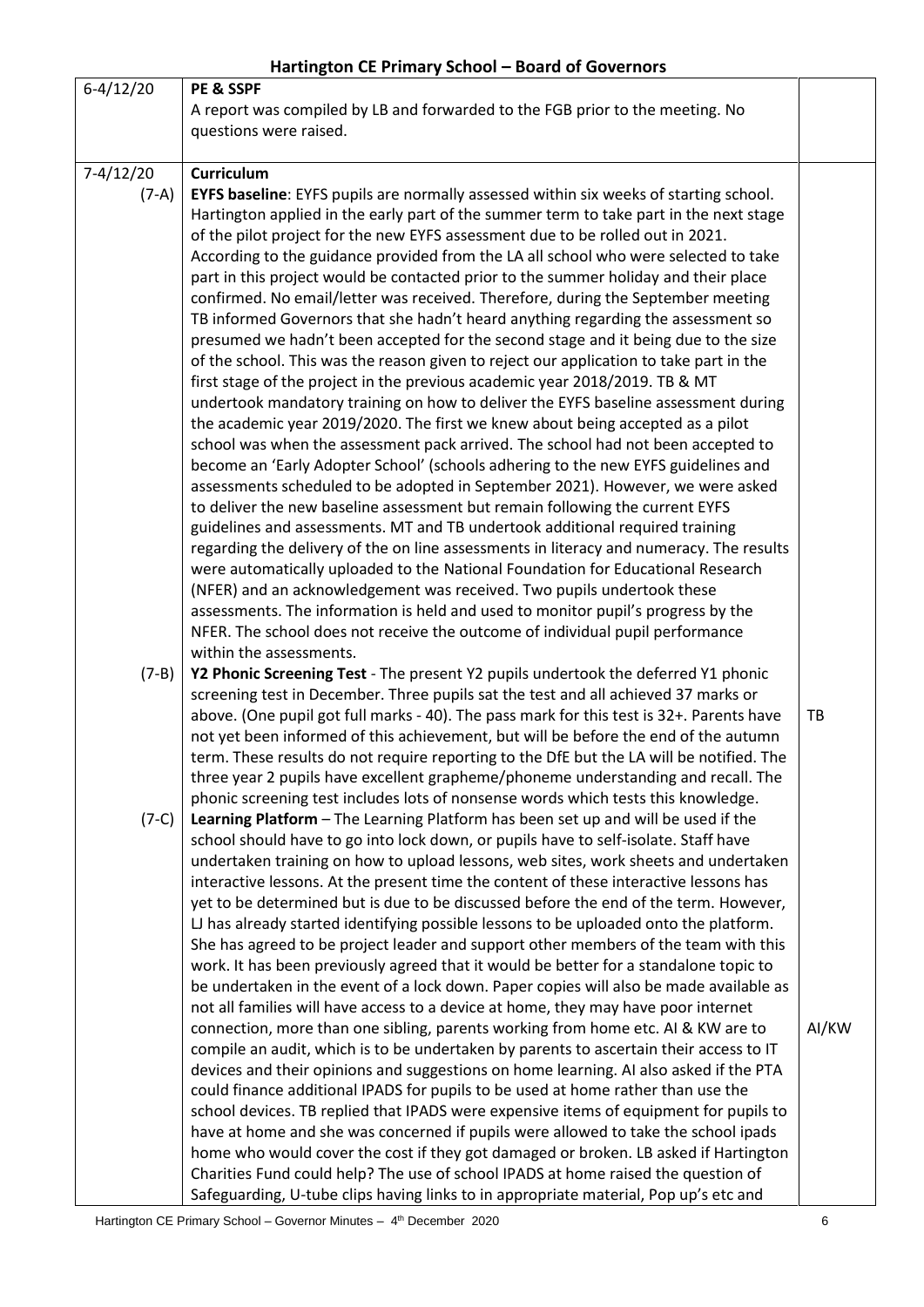|               | pupils straying from the appropriate task. JF responded stating that it would be the<br>parent's responsibility regarding safeguarding what their child accesses on the ipad<br>whilst home learning took place and not the schools. The governing body were<br>informed that if an application was made to the DfE regarding the government's<br>commitment to providing schools with additional devices, to be used at home by |       |
|---------------|----------------------------------------------------------------------------------------------------------------------------------------------------------------------------------------------------------------------------------------------------------------------------------------------------------------------------------------------------------------------------------------------------------------------------------|-------|
|               | pupils identified as being vulnerable, we would only be eligible for one device.                                                                                                                                                                                                                                                                                                                                                 |       |
| $8 - 4/12/20$ | Safeguarding                                                                                                                                                                                                                                                                                                                                                                                                                     |       |
| $(8-A)$       | AI is to see if she can rearrange the Online safety training for staff and parents that<br>was due to take place during Lock down on the 15th June 2020. TB stated that the<br>average age of internet hackers is 17 years old. This was information received from a<br>Cyber training session undertaken by JF & TB on 2-12-2020.<br>NSPCC - Linda Ricketts has contacted the school regarding the 'Speak Out, Say Safe'        | AI    |
|               | programme in which the whole school will undertake assemblies and workshops<br>supported by the character 'Smiley Penguin' for the EYFS. Incidents of pupils being<br>groomed and safe guarding issues have multiplied during the Covid pandemic.<br>Children are getting drawn into inappropriate Chat rooms while accessing the<br>internet. The programme is to commence prior to the end of term to reiterate to             |       |
|               | pupils the importance of keeping safe on line. Letters for permission, are to go out to<br>parents.                                                                                                                                                                                                                                                                                                                              | TB/JF |
| $(8 - B)$     | GDPR - GDPR training for staff and governors is to be undertaken of Wednesday 16 <sup>th</sup><br>December. This will be a two-hour session delivered by Claire Wilson from DCC and is<br>mandatory. This will be via Microsoft Teams and can be accessed from home or in                                                                                                                                                        |       |
|               | school. JF will forward the link at the beginning of the week. All staff/governors were<br>informed that if they were unable to attend the training it was still mandatory and<br>that they would have to complete it at a later date and an additional cost to the<br>school.                                                                                                                                                   | JF    |
| $9-4/12/20$   | <b>Policies</b>                                                                                                                                                                                                                                                                                                                                                                                                                  |       |
|               | Coronavirus Risk assessment V6 - This was completed and circulated to Governors<br>prior to the meeting. No questions were raised and the document was approved and<br>will be uploaded to the school web site.<br>A collection of GDPR policies, produced by the DCC, require personalising to the<br>school and approving. TB & JF are in the process of going through them and will be                                        |       |
|               | forwarding all completed policies for governors to read, question and approve in the<br>new year. TB & JF have undertaken a 'Cyber Awareness' training with Heather<br>Toomey (HT) from DCC. As part of the training HT has requested that the school look                                                                                                                                                                       |       |
|               | at and complete a 'Disaster Recovery Plan' template that has been compiled for<br>schools. This is part of a pilot project. The plan includes all the contact numbers,<br>responsibilities, account numbers etc. of everything you would require if there was a<br>disaster within the school and information wasn't accessible.                                                                                                 | TB/JF |
| $10-4/12/20$  | <b>Web Site</b>                                                                                                                                                                                                                                                                                                                                                                                                                  |       |
|               | The web site has been updated with the new governors/ staff and their positions.                                                                                                                                                                                                                                                                                                                                                 |       |
|               | Policies are in the process of being updated, new articles added, and pages<br>reorganised. JF is trying to keep the web site renewed as Governors are unable to                                                                                                                                                                                                                                                                 |       |
|               | access school during the pandemic. It is hoped by accessing the site they will feel well                                                                                                                                                                                                                                                                                                                                         |       |
|               | informed of activities happening.<br>LJ is passionate about the British Values and its delivery throughout the school so it                                                                                                                                                                                                                                                                                                      |       |
|               | has been agreed that she will deliver this curriculum throughout the school, while TB                                                                                                                                                                                                                                                                                                                                            |       |
|               | & MT will teach the Christian Values via Collective Worship. To facilitate the revised                                                                                                                                                                                                                                                                                                                                           |       |
|               | delivery of these two areas the following will take place:                                                                                                                                                                                                                                                                                                                                                                       |       |
|               | Y2 - Y6 British Values/ Collective Worship taught in the hall.<br>EYFS/Y1 British Values/ Collective Worship taught in class 1.                                                                                                                                                                                                                                                                                                  |       |
|               | The staff will move not the pupils (please note Y5/6 pupils have lunch in the hall in                                                                                                                                                                                                                                                                                                                                            |       |

Hartington CE Primary School – Governor Minutes – 4<sup>th</sup> December 2020 **The Contract Contract Contract Contract Contract Contract Contract Contract Contract Contract Contract Contract Contract Contract Contract Contract Con**